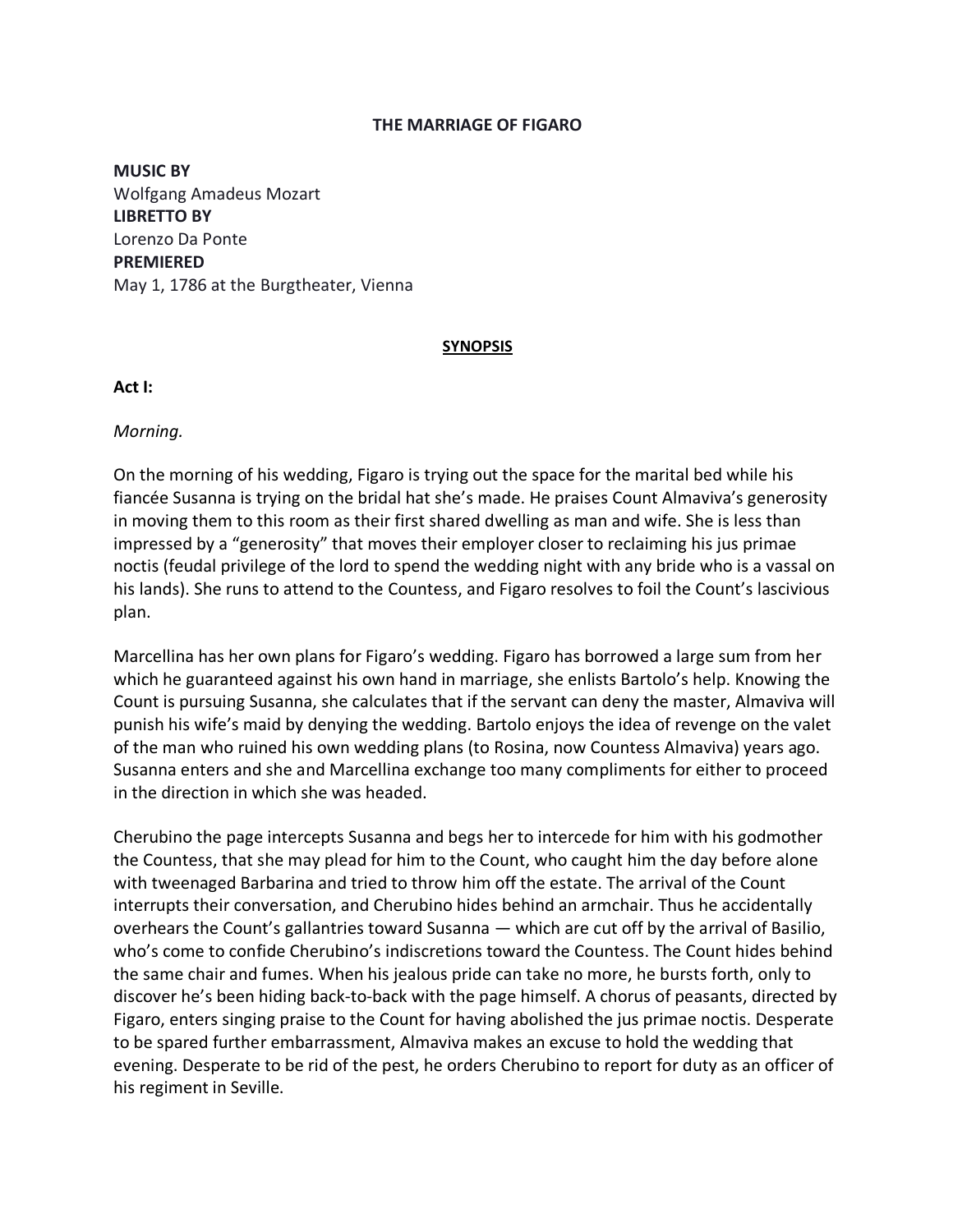## **Act II:**

### *Mid-day.*

The Countess, alone in her apartments, longs for the love she and her husband once enjoyed. Susanna comes to tell her of the Count's unwanted attentions. Figaro joins them and presents his plan to trap the master: Figaro has sent him an unsigned note, by way of Basilio, revealing an assignation between the Countess and an admirer, fixed for that evening in the garden. He advises Susanna to pretend to accept the Count's invitation to a tryst — and to send Cherubino (who has yet to leave for the army) in her clothes, in her place. The ladies, delighted, lock the door and commence costuming; but the arrival of the Count interrupts them and the panicked Countess hides Cherubino in the dressing-room. The Count shows his lady the mysterious note, hears a sudden sound, sees the Countess's unease, tries to force the door, is dissuaded, demands the she escort him to fetch the necessary tools to open the closet … while Susanna slips in to take Cherubino's place and the unluckily lucky boy leaps out the open window into the hedgerows. Returning, the Count is astonished to see Susanna, and not the hated page, step calmly from the wardrobe. The Countess is vindicated and the Count begs her pardon though not before chastising her for such a cruel joke. Figaro enters to say the ceremony is prepared and awaits the celebrant. The Count filibusters. The gardener Antonio blusters in having just seen a man jump from above and hit the ground running. Figaro covers for the page, hopping to identify himself as the jumper. Then Marcellina and Bartolo bring their grievance and its attendant documentation, demanding the Count settle the score and marry Marcellina and Figaro.

# **Act III:**

# *Afternoon.*

Almaviva considers the recent events. Susanna pops in for a flask of smelling salts for her mistress and, to his surprise, stays to make a date. Overhearing her whispering to Figaro on her way out, he realizes he's the victim of a trick, and swears revenge. Meanwhile, Barbarina takes a nervous Cherubino back to her house to disguise him. An anxious Countess waits for Susanna to plan their own disguise: she herself, and not Cherubino, will meet the Count in Susanna's clothes.

Don Curzio brings Marcellina's case before the Count, demanding that Figaro pay up. But seeing the unusual tattoo on his arm, she and Bartolo recognize him as the fruit of their long-ago love. Not his bride and her defender, then, but his mother and father … everyone is overjoyed! Everyone except the Count, who now, with Figaro's debt forgiven and the additional wedding of Marcellina and Bartolo to celebrate, must rethink his own plans.

The Count is sure Cherubino has left for Seville, but Antonio enters insisting that the boy is still on the grounds. Improvising on Figaro's strategy, the Countess dictates a note to Susanna inviting the Count to the garden that evening. They seal it with a pin, to be "returned to